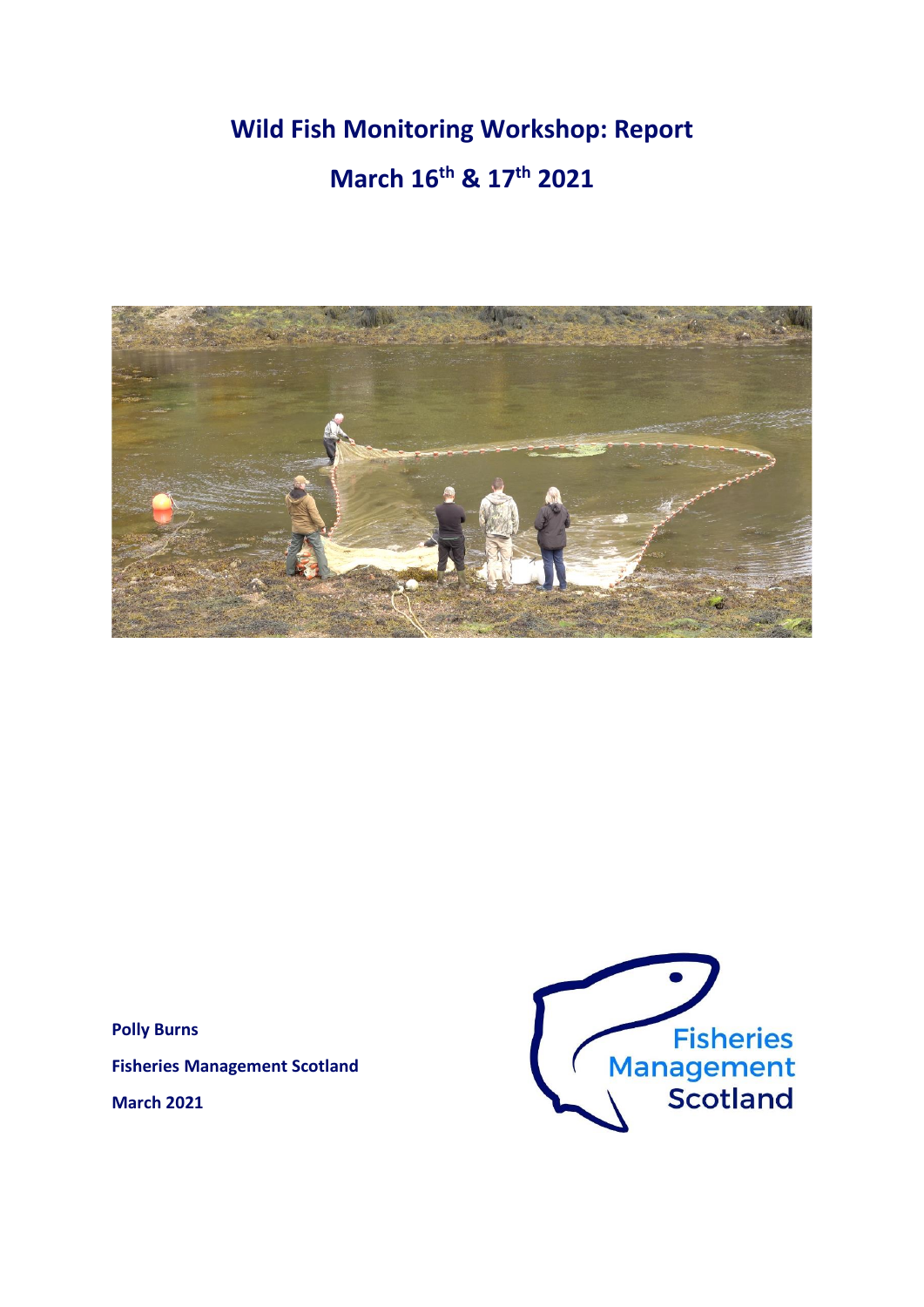### **Introduction**

For many years, fisheries trust biologists have been monitoring sea lice burdens on wild sea trout, in an effort to understand the impacts of fish-farm derived sea lice on wild fish. This programme of work was funded through the Tripartite Working Group, the RAFTS Managing Interactions with Aquaculture project and latterly through Fisheries Management Scotland. Marine Scotland funding for this work has been crucial to the delivery of this work and is an important element of the wider interactions agenda at a local level. There is now a long-term data set, with some sites having been sampled for around 20 years, and this data is under review by Marine Scotland Science. The data arising from this work is published on the Fisheries Management Scotland [website.](http://fms.scot/salmon-farming/)

More recently, a further project, supported by Crown Estate Scotland and in partnership with Lochaber Fisheries Trust and Mowi, was established to refine and develop wild fish monitoring tools. This work has been important in the context of Environmental Monitoring Plans, which Marine Scotland now expect to be delivered as a condition of any consents for marine aquaculture planning applications. In the light of the developing recommendations of the Salmon Interactions Working Group, and the spatial planning framework being developed by the Technical Working Group, there is a need to further test and refine the monitoring techniques, with a view to assessing their applicability in a reformed regulatory regime for finfish farming in Scotland.

The purpose of this workshop was to start discussions around the monitoring techniques available to fishery managers, and ensure knowledge exchange between the two sectors.

| Tuesday 16 <sup>th</sup> March                                                        | <b>Time</b>     | Lead by                    |
|---------------------------------------------------------------------------------------|-----------------|----------------------------|
| Welcome & Introduction from<br>Polly Burns and Iain Berrill-<br>watch video           | $14.00 - 14.10$ | Polly Burns & Iain Berrill |
| <b>Discussion</b>                                                                     | $14.10 - 14.35$ | Polly Burns                |
| Introduction to Wild fish<br>monitoring: techniques and<br>requirements - Watch video | $14.35 - 14.50$ | Lucy Ballantyne            |
| Comfort break                                                                         | $14.50 - 15.00$ |                            |
| Intro to sea lice modelling -<br>Watch video                                          | $15.00 - 15.30$ | Phil Gillibrand (Mowi)     |
| Using the results of<br>monitoring for understanding<br>interactions - Watch video    | $15.30 - 16.00$ | Alan Kettle-White          |
| Discussion session: Pros and<br>cons of monitoring techniques                         | $16.00 - 16.50$ |                            |
| Round up and next steps                                                               | $16.50 - 17.00$ | Polly Burns & Iain Berrill |

**Day 1** – Discussion of the various techniques used for monitoring wild fish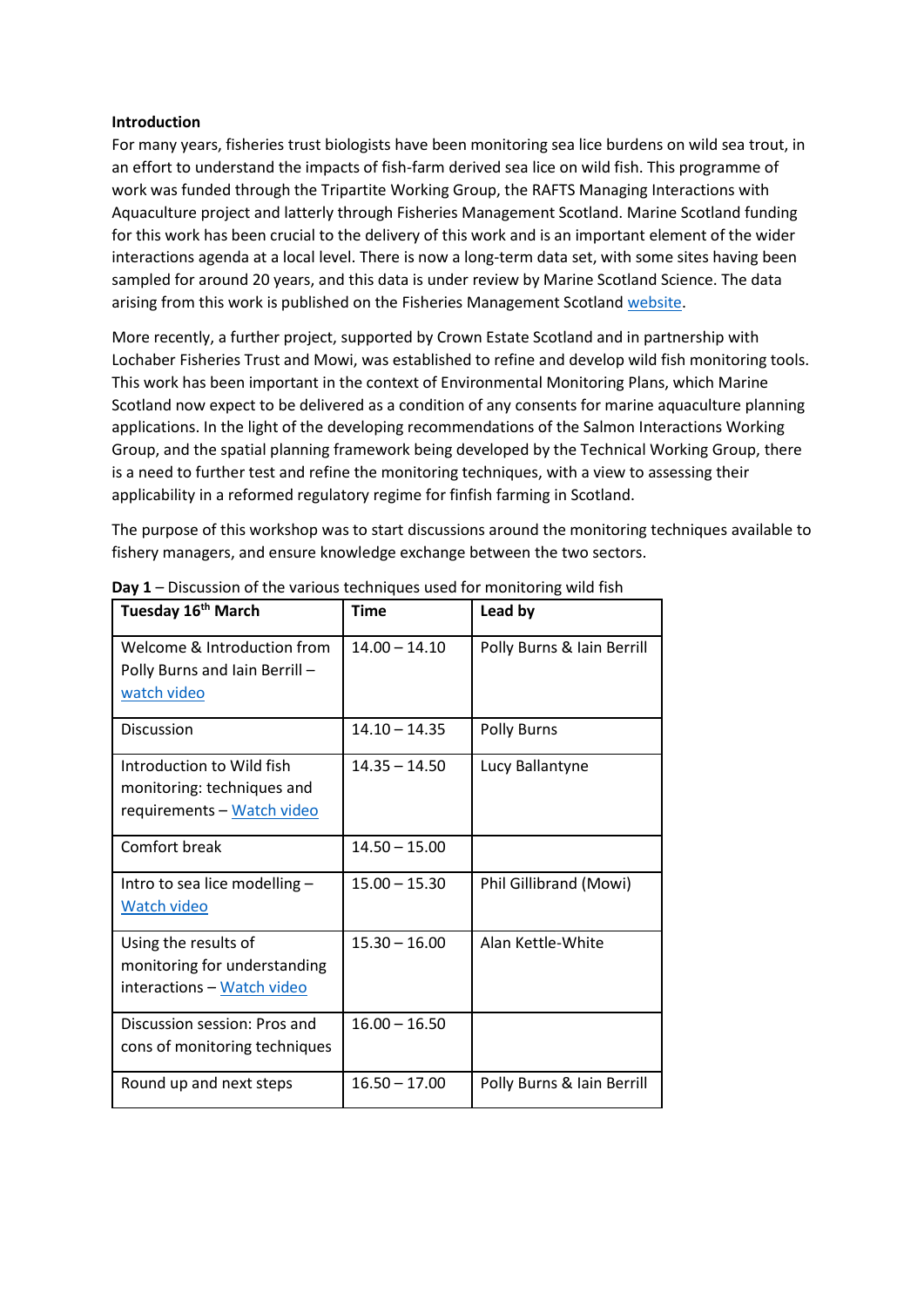**Day 2** – Training workshop on Fyke net deployment

| Wednesday 17th March                                                                                              | <b>Time</b>     | Lead by            |
|-------------------------------------------------------------------------------------------------------------------|-----------------|--------------------|
| Welcome & Introduction                                                                                            | $14.00 - 14.05$ | <b>Polly Burns</b> |
| Practical considerations of<br>deploying Fyke Nets<br>Licensing<br>Equipment<br>Time and resources<br>Watch video | $14.05 - 14.20$ | Lucy Ballantyne    |
| Discussion                                                                                                        | $14.20 - 14.35$ |                    |
| Comfort break                                                                                                     | $14.35 - 14.45$ |                    |
| The process of deploying Fyke<br>$nets$ : <sup>1</sup>                                                            | $14.45 - 15.15$ | Lucy Ballantyne    |
| Net deployment                                                                                                    |                 |                    |
| <b>Anchor deployment</b>                                                                                          |                 |                    |
| Talk through of net diagram                                                                                       |                 |                    |
| <b>Discussion</b>                                                                                                 | $15.15 - 15.45$ |                    |
| Round up and next steps                                                                                           | $15.45 - close$ | Polly Burns        |

#### **Video Guides**

[Walk through of net](https://youtu.be/5cpaPHnhf44)

[Walk through of net](https://youtu.be/T2Lz4PTeYU4)'s side anchors

[Walk through of net](https://youtu.be/jQO7I7YXCXU)'s main anchors

[Overview of net](https://youtu.be/009qqpSlJxo)

[How to put the net in the boat](https://youtu.be/B6Eg8ekSBhU)

[Starting off from the shore](https://youtu.be/psjFflZsfMM)

[Setting the net](https://youtu.be/ejN3UBwMa1U)

[Setting the back anchors](https://youtu.be/EtbNW9XdrTk)

[Steps following the anchor setting](https://youtu.be/eYaEuWaYGtM)

[How to ensure tension](https://youtu.be/I6LOqDLqpFo)

[Keeping the wings tense](https://youtu.be/UqlhLeNt8TU)

[Setting the heart anchors](https://youtu.be/XJYG91kMmrg)

<sup>&</sup>lt;sup>1</sup> Given there were some technical issues with showing videos over shared screen, we have included the workshop recordings of videos that needed a voice over.